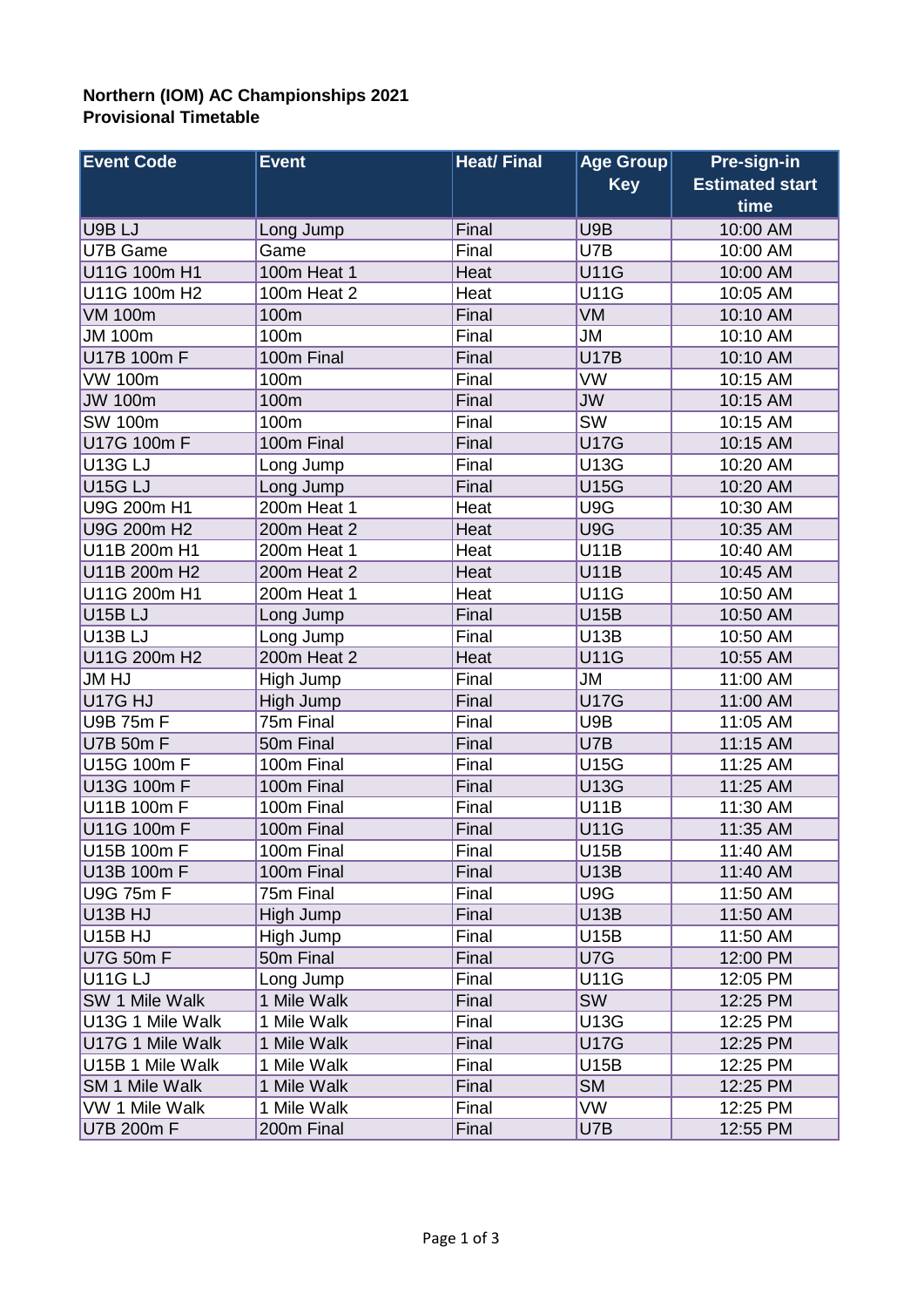## **Northern (IOM) AC Championships 2021 Provisional Timetable**

| <b>Event Code</b> | <b>Event</b>              | <b>Heat/Final</b> | <b>Age Group</b> | Pre-sign-in                    |
|-------------------|---------------------------|-------------------|------------------|--------------------------------|
|                   |                           |                   | <b>Key</b>       | <b>Estimated start</b><br>time |
| <b>U11BLJ</b>     |                           | Final             | <b>U11B</b>      | 12:55 PM                       |
|                   | Long Jump                 |                   | U9B              |                                |
| U9B 200m F        | 200m Final                | Final             |                  | 1:00 PM                        |
| U7G 200m F        | 200m Final                | Final             | U7G              | 1:05 PM                        |
| U9G 200m F        | 200m Final                | Final             | U9G              | 1:10 PM                        |
| U11G 200m F       | 200m Final                | Final             | <b>U11G</b>      | 1:15 PM                        |
| U13G 200m F       | 200m Final                | Final             | <b>U13G</b>      | 1:20 PM                        |
| U15G 200m F       | 200m Final                | Final             | <b>U15G</b>      | 1:20 PM                        |
| U17G 200m F       | 200m Final                | Final             | <b>U17G</b>      | 1:25 PM                        |
| <b>SW 200m</b>    | 200m                      | Final             | SW               | 1:25 PM                        |
| <b>VW 200m</b>    | 200m                      | Final             | <b>VW</b>        | 1:25 PM                        |
| U11B 200m F       | 200m Final                | Final             | <b>U11B</b>      | 1:30 PM                        |
| <b>U17G LJ</b>    | Long Jump                 | Final             | <b>U17G</b>      | 1:30 PM                        |
| U13B 200m F       | 200m Final                | Final             | <b>U13B</b>      | 1:35 PM                        |
| U15B 200m F       | 200m Final                | Final             | <b>U15B</b>      | 1:35 PM                        |
| <b>JM 200m</b>    | 200m                      | Final             | <b>JM</b>        | 1:35 PM                        |
| <b>VM 200m</b>    | 200m                      | Final             | VM               | 1:35 PM                        |
| <b>U9G 600m</b>   | 600m                      | Final             | U9G              | 1:45 PM                        |
| U11G 600m         | 600m                      | Final             | <b>U11G</b>      | 1:45 PM                        |
| VM LJ             | Long Jump                 | Final             | VM               | 1:50 PM                        |
| VW LJ             | Long Jump                 | Final             | <b>VW</b>        | 1:50 PM                        |
| U9B 600m          | 600m                      | Final             | U9B              | 1:55 PM                        |
| U11B 600m         | 600m                      | Final             | <b>U11B</b>      | 1:55 PM                        |
| U13G 800m         | 800m                      | Final             | <b>U13G</b>      | 2:05 PM                        |
| U15G 800m         | 800m                      | Final             | <b>U15G</b>      | 2:05 PM                        |
| U13B 800m         | 800m                      | Final             | <b>U13B</b>      | 2:20 PM                        |
| U15B 800m         | 800m                      | Final             | <b>U15B</b>      | 2:20 PM                        |
| U9G LJ            | Long Jump                 | Final             | U9G              | 2:20 PM                        |
| U7G TH            | Throw the Howler          | Final             | U7G              | 2:20 PM                        |
| U7B TH            | Throw the Howler          | Final             | U7B              | 2:20 PM                        |
| U17G 800m         | 800m                      | Final             | <b>U17G</b>      | 2:25 PM                        |
| U7B SLJ           | <b>Standing Long Jump</b> | Final             | U7B              | 2:50 PM                        |
| U7G SLJ           | <b>Standing Long Jump</b> | Final             | U7G              | 2:50 PM                        |
| U11G 1200m        | 1200m                     | Final             | <b>U11G</b>      | 2:55 PM                        |
| U11B 1200m        | 1200m                     | Final             | <b>U11B</b>      | 2:55 PM                        |
| U13G 1200m        | 1200m                     | Final             | <b>U13G</b>      | 2:55 PM                        |
| U13B 1500m        | 1500m                     | Final             | <b>U13B</b>      | 3:05 PM                        |
| U15B 1500m        | 1500m                     | Final             | <b>U15B</b>      | 3:05 PM                        |
| U17G 1500m        | 1500m                     | Final             | <b>U17G</b>      | 3:15 PM                        |
| VM 1500m          | 1500m                     | Final             | VM               | 3:15 PM                        |
| U9G TH            | Throw the Howler          | Final             | U9G              | 3:15 PM                        |
| U9B TH            | Throw the Howler          | Final             | U9B              | 3:15 PM                        |
| U11G TH           | Throw the Howler          | Final             | <b>U11G</b>      | 3:15 PM                        |
| U11B TH           | Throw the Howler          | Final             | <b>U11B</b>      | 3:15 PM                        |
|                   |                           |                   |                  |                                |